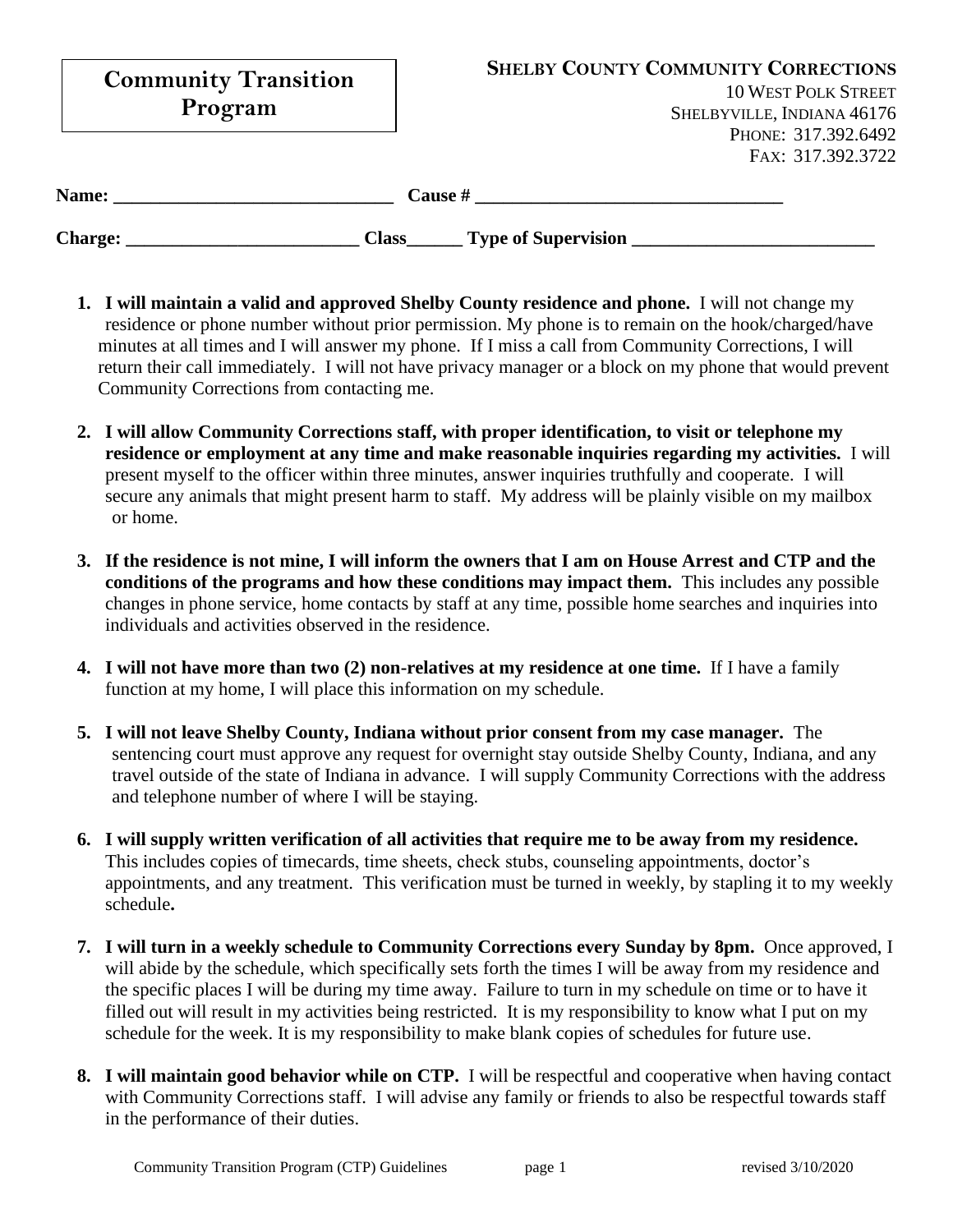- **9. I will maintain/obtain legal and verifiable employment or education on a full-time basis.** If not employed, I may be required to perform Community Service hours. I hereby release Shelby County Community Corrections, its staff and participating worksites from liabilities or action whatsoever and will not file any type of liability lawsuit against Shelby County Community Corrections or any worksite I am assigned to by Shelby County Community Corrections. I understand that I am not an employee of the State of Indiana, Shelby County, or City of Shelbyville and cannot qualify for Workman's Compensation.
- **10. I will be allowed to job search two days per week from the hours of 8am-12pm or 1pm-5pm Monday through Friday only.** No job searches on Saturday, Sunday, or Holidays unless an interview is scheduled. I will keep track of my job searches on the Community Corrections Job Search Verification sheet and turn in weekly with my schedule.
- **11**. **I will pay all program fees associated with CTP.** I will remain in 100% weekly compliance throughout the duration of my sentence. I will pay an initial administration fee and baseline drug screen fee. Additional drug screens will be performed throughout the duration of the program. I am responsible for paying for these screens at the time of collection. Any additional panels ran during a routine drug screen will be added to the cost of said drug screen and are also the responsibility of the participant to pay for at the time of collection. Drug screens may range in cost from \$20 to \$67, sometimes higher, depending upon the circumstances.

**\*Drug screen collection times are as follows: Monday - Friday – 2:00PM – 3:30PM Saturday, Sunday – 1:00PM – 3:00PM**

**\*\*Non-compliance of program supervision fees and/or non-payment of drug screens at the time of collection, wherein the ability to pay was present, will result in sanctions given in detail at the case manager's/compliance officer's discretion.**

- **12. I shall submit to warrantless and/or suspicion less searches** of my person, my residence, my motor vehicle, or my property by probation, law enforcement, or community corrections personnel at such times and places in the sole discretion of such personnel. In consideration of the opportunity to participate in a Community Corrections program rather than serve my sentence through the Department of Correction or other more restrictive environment, I hereby consent, acknowledge and agree that I hereby waive my rights concerning searches and seizures under the Fourth and Fourteenth Amendments of the United States Constitution and under Article 1 and 11 of the Indiana Constitution.
- **13**. **I will not possess or use alcohol, any controlled substance and/or any mind-altering substance (i.e. spice, any form of K2 or bath salts) unless prescribed by my physician.** I will not use cough or allergy medications, mouthwash or any other products that contains alcohol. Consumption of any prescribed medication cannot exceed the dosage amount as prescribed by my physician. I will bring in all prescriptions I have and inform my case manager if there are any changes to my medications. I will be required to submit samples of bodily substance for the purpose of detecting alcohol/drugs and submit to breathe analysis, at my own expense. I will advise staff of any known health risks. Dilute drug screens are considered positive by the lab and, thus, will be submitted to the court as positive results.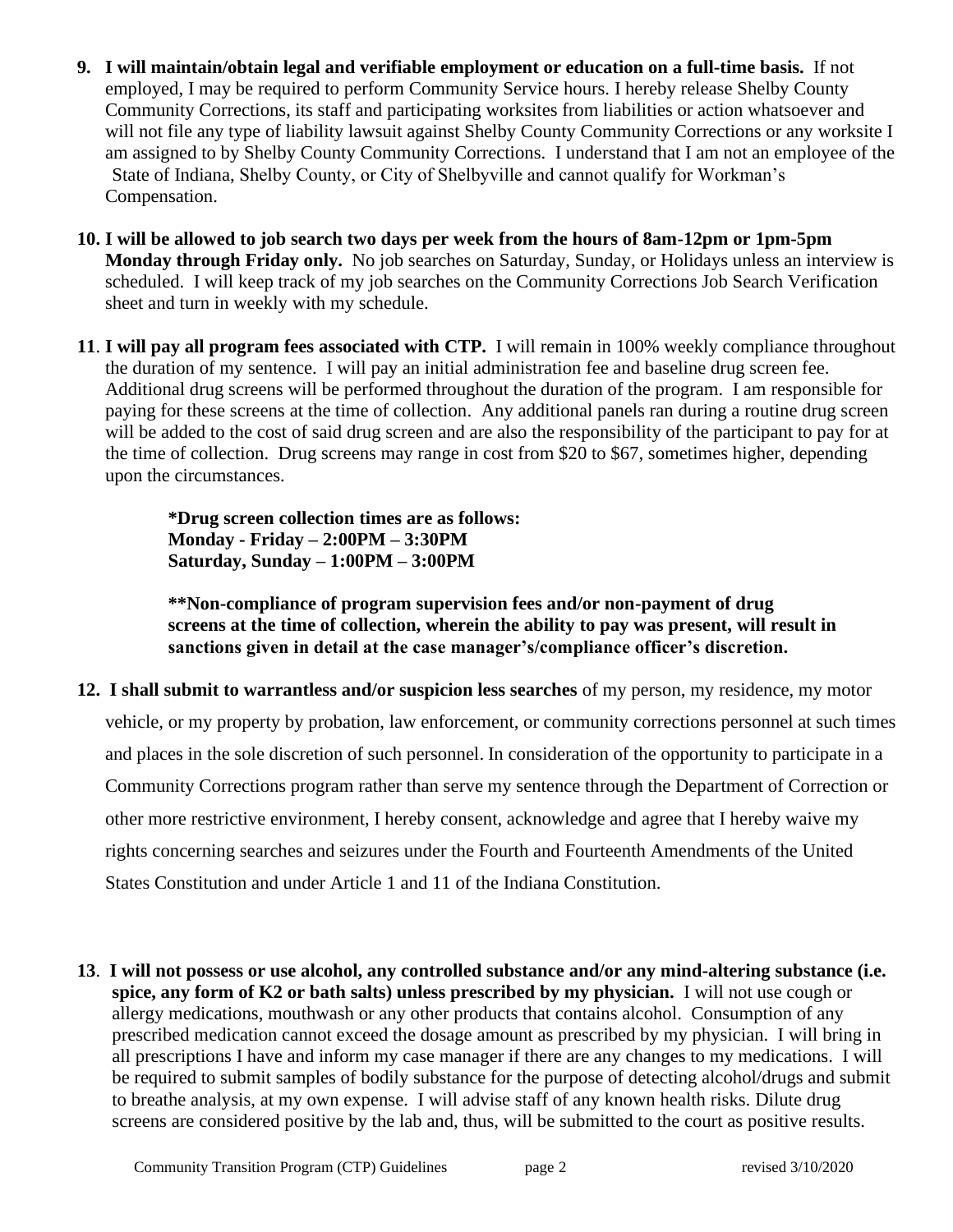- **14**. **I will not possess any firearms, ammunition, explosives, fireworks, dangerous weapons** (including pocketknives, pepper spray/mace, swords, tasers, BB guns, etc.), or drug paraphernalia on my person, property, or my residence.
- **15**. I will not commit, be arrested for, or charged with a criminal offense. I will contact Community Corrections immediately after any contact with law enforcement. I will advise any law enforcement officers that I come in contact with that I am on the Community Transition Program.
- **16**. **I will allow the electronic monitoring system to be placed in my home or on my person as directed.** The equipment must be maintained and activated while on House Arrest. I will pay for the cost of the repair/replacement of equipment if it is lost, stolen or damaged in any way, beyond normal wear and tear. It is my responsibility to get permission from other members of my residence for the electronic monitoring system to be placed in the home.
- **17**. **I will obey all laws of the City, County, State, and Federal government while on CTP.**
- **18**. **I will report for all appointments as directed by Community Corrections**, including but not limited to: mental health assessments, drug and alcohol counseling and job skills training.
- **19**. **I am aware that violation of any term or condition of this program could result in suspension, disciplinary action, to include, but not limited to: written violation, increased supervision, restricted activities, credit time deprivation, and/or prosecution for the crime of escape under IC 35-44.1-3-4. A petition to revoke probation and/or a change of placement can be filed by my probation officer and/or Community Corrections. If probable cause is found, a warrant may be issued for my arrest. The Court may order immediate execution of my sentence including any portion of my suspended sentence. Furthermore, a person who knowingly or intentionally violates a house arrest order or intentionally removes an electronic monitoring device commits Escape, a Level 6 Felony.**

## **Terms of GPS assignment:**

- **1.** I understand that I am responsible for the cost of the equipment, should it be lost, stolen or damaged while in my possession. There could potentially be a replacement cost of \$1050.00 for the GPS unit and \$20.00 per charger.
- **2.** I understand that I must charge the GPS for 2 hours per day.
- **3.** I understand that I am **NOT** to charge my GPS while I am sleeping.
- **4.** I understand that I must wear the GPS unit on my person at all times.
- **5.** I understand that I must answer all calls to my GPS.
- **6.** I understand that I cannot submerge my GPS.

I understand that any of the aforementioned will result in but not limited to, a violation to probation and/or the court of jurisdiction.